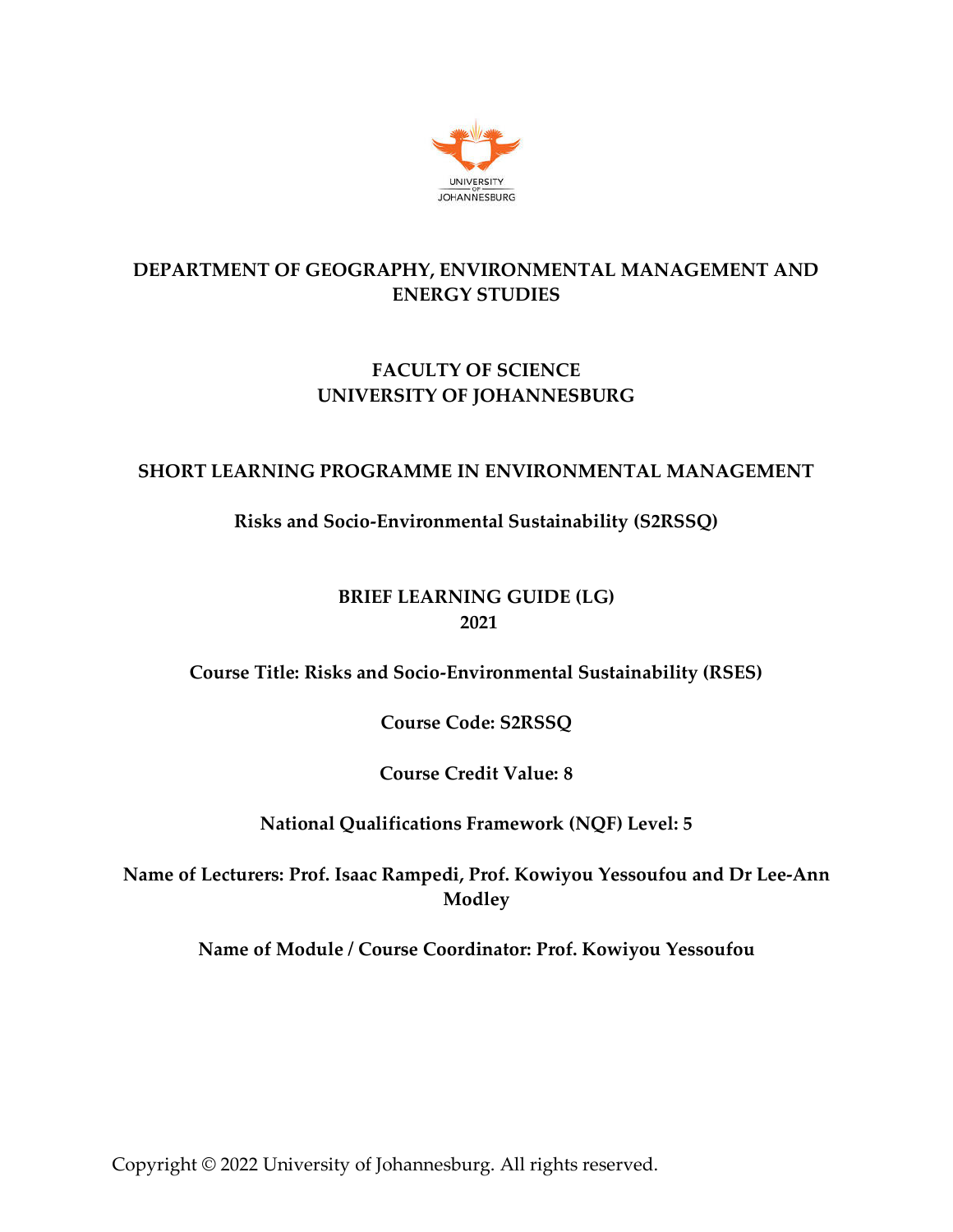### **1- Background**

Students and professionals have been increasingly showing interests to enroll for a short learning programme that offer knowledge and competencies in environmental risk assessment, principles and premises of social and environmental sustainability as well as sustainability science. This demand is necessitated by the growing realization at various geographical scales that human activities are undertaken in an unsustainable manner and we are likely to exceed the limits of acceptable environmental change, thus depleting our natural capital and impairing the functioning of the biosphere. Thus, it is the important to introduce a governance strategy that can ensure that the environmental impacts of our lifestyles, products and processes do not adversely affect the biosphere. One way to achieve this goal is through environmental management compliance and meeting a growing number of sustainability targets and goals as minimum requirements for carrying out successful strategies for planning, especially at a regional and global scales.

Furthermore, developing knowledge and interrogating issues around sustainability is in line with many of the Sustainable Development Goals announced by the United Nations in 2015. For example Goal No. 11 seeks to improve resource use and reduce pollution and poverty within human settlements and neighbourhoods by emphasizing pollution prevention and where this is not possible, the removal of wastes from pollution sites for recycling purposes.

Similarly, Goal No.12 is about sustainable consumption and production through resource and energy efficiency, sustainable infrastructure, and providing access to basic services, green and decent jobs and a better quality of life for all. In addition, sustainability is also demanded when it comes to most international environmental conventions which offer guidelines in the development of international codes of good environmental practices. Even at a local scale, manufacturing and service-oriented companies are forced to commit themselves to produce environmentally friendly goods and services.

Given these mega imperatives, there is a surge of interest in the hiring of environmental managers and other professionals with a sustainability outlook, a concept and skill that is not always addressed in a satisfactory manner at high school and university level in terms of what it means, and how it can be measured and enhanced. It is therefore important to orientate all stakeholders towards environmental risk management while creating awareness of the value of sustainable business practices. Sustainable solutions are those that offer stability, durability, resilience, and robustness in specified qualities of human wellbeing, social equity and environmental quality. Therefore, understanding

Copyright © 2022 University of Johannesburg. All rights reserved.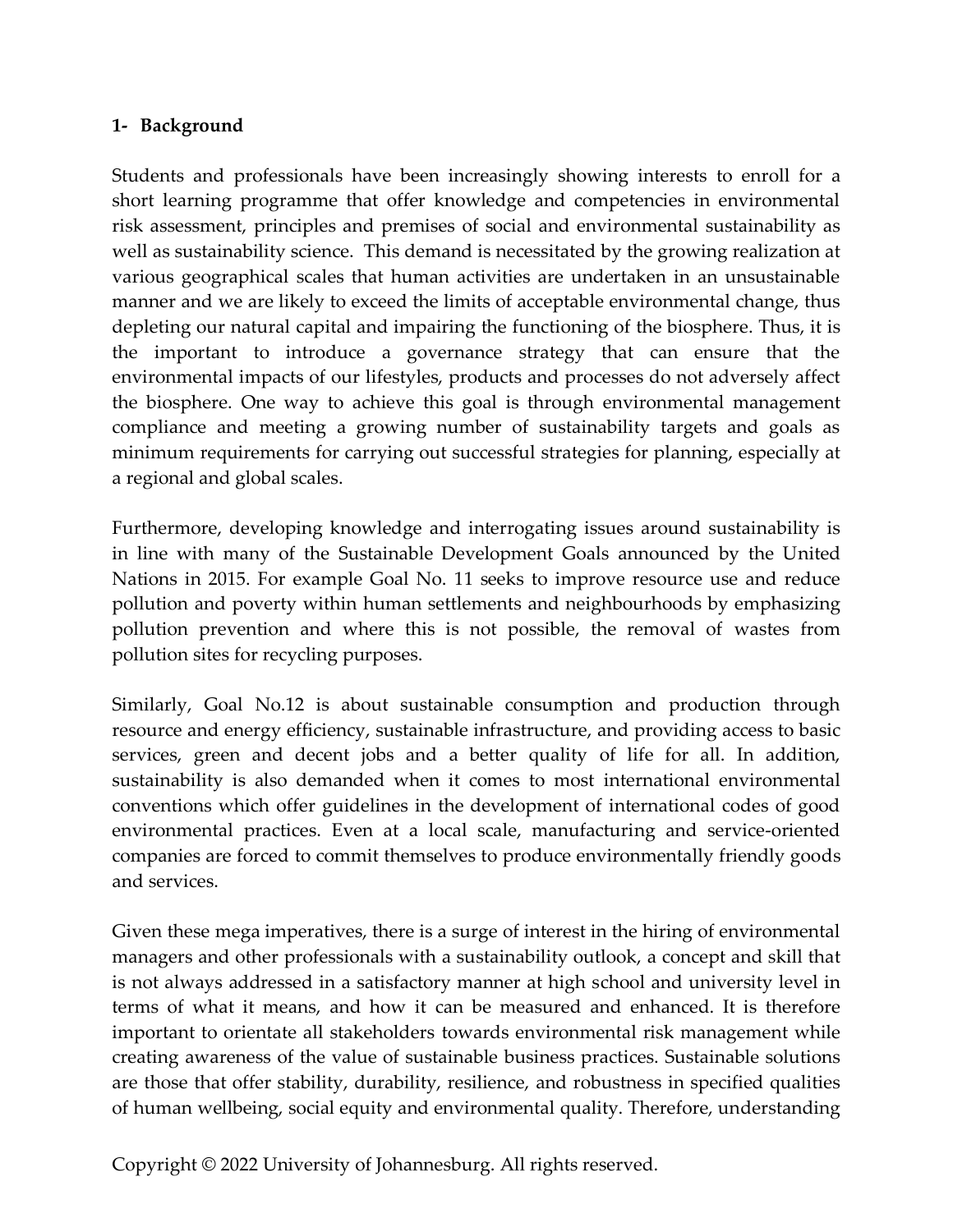and managing the different environmental risks associated with human activities and companies is critical towards achieving long term sustainability goals such as saving energy, reducing air and water pollution, and recycling wastes, thus improving environmental quality.

### **2- Purpose of the Qualification**

We are in the middle of the Anthropocene, a period characterized by a global environmental crisis (e.g., the ongoing 6th mass extinction, climate change, environmental injustice, etc.) whose consequences on our social fabric are now a matter of **concern.** This crisis is mainly driven by unsustainable use of environmental assets in combination with ill-informed decisions whose impacts could be felt across generations. Under the business-as-usual scenario, we risk losing the ecosystem services **on which humans rely for their survival.** As a result, the future of the human species itself is compromised. In this context, the present SLP aims to train current and future leaders on risk prevention, risk assessment and risk management towards more sustainable human-environment interactions.

Students who complete the short learning programme in risk and socio-environmental sustainability will acquire a number of competencies and skills. This SLP will enable students to be professionally competent and to become acquainted with the different procedures in environmental risk assessment as well basic skills in understanding social and environmental sustainability and its relevance for organizations in their different contexts.

This learning programme is developed in line with some of the objectives of the National Skills Development Strategy III of the Department of Higher Education and Training, notably Goal 4.2 and Chapter 5. Goal 4.2 is set to increase access to occupationally‐directed programmes that are in line with (1) Learning Pathways for High Level Skills; (2) Learning Programme Regulations; (3) the Higher Education Qualifications and Skills Framework; (4) the SETA Grant Regulations; and the (5) Professional Graduate Pathway Report. On the other hand, Chapter 5 lays emphasis on the acquisition of green skills for a green economy and makes recommendations for future green skills development in South Africa. Similarly, the Industrial Policy Action Plan (IPAP) identifies the green economy as one of the three priority areas for scaling up meanwhile the Environmental Sector Skills Plan for South Africa (ESSA) describes the status quo with regard to the demand and supply of environmental skills, and provides information on scarce and critical skills in the sector from a supply and demand perspective.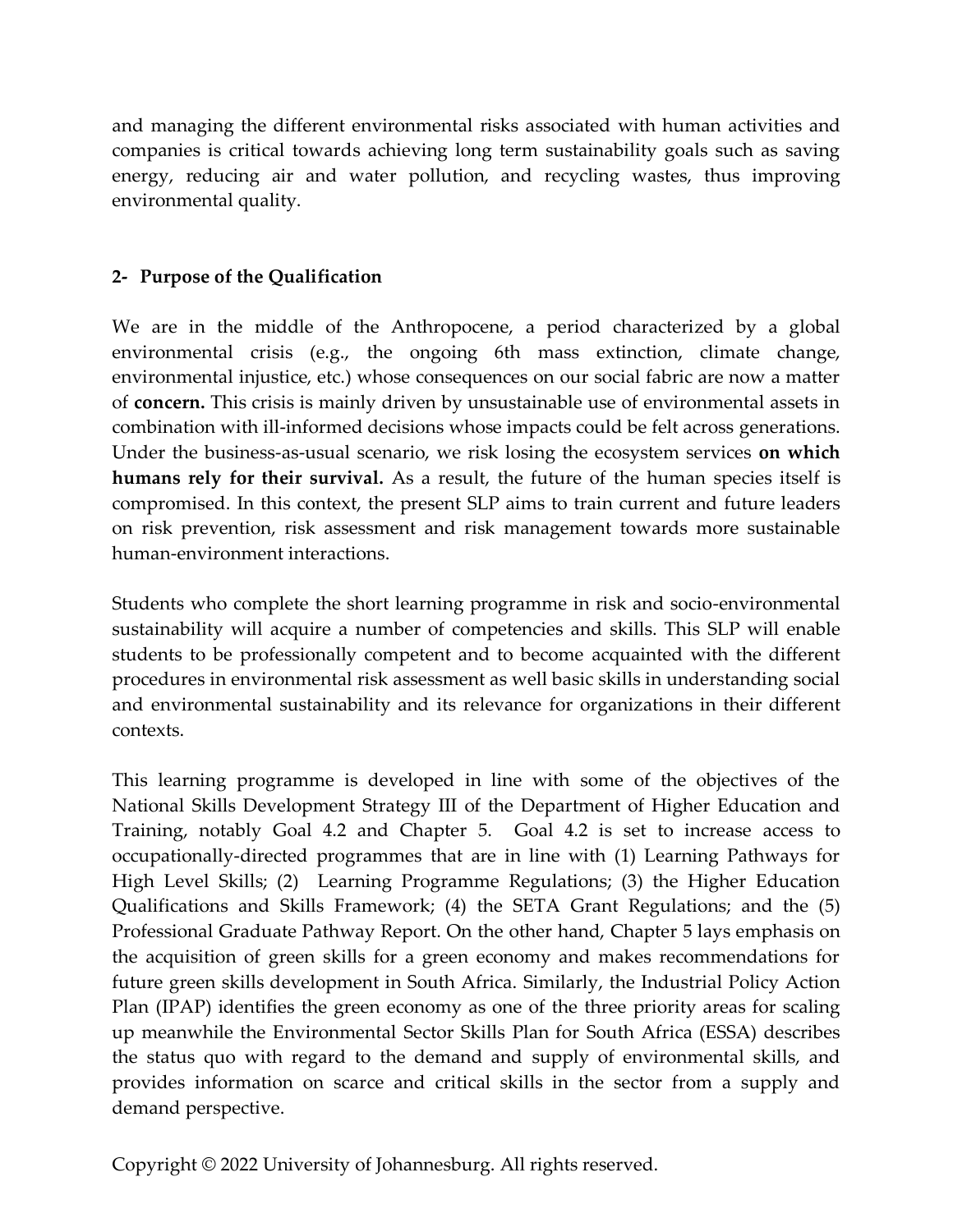Students who complete the short learning programme in risk and socio-environmental sustainability will acquire a number of competencies and skills. This SLP will enable students to be professionally competent and to become acquainted with the different procedures in environmental risk assessment as well basic skills in social and environmental sustainability and its relevance for organizations in their different contexts.

### **3- Academic requirements**

The proposed SLP is developed to cater for current university graduates but also novice professionals specializing in environmental management whether at entry level of the job grading continuum or already at post school academic environment. A qualification corresponding to NQF5 in any discipline is required. This implies that, even if you do not have a solid background in environmental management or science, you can still apply, given that you will be introduced to basic relevant concepts at the start of the course.

## **4- Course content**

The course content is summarized in 5 themes summarized as follows:

## **Theme 1: Environmental and social governance: A brief Introduction**

- The objectives of environmental and social governance
- Explaining the importance of environmental and social governance
- Key themes in environmental and social governance

### **Theme 2: Environmental, economic and social risk assessment:**

- Understand and explain the concept of sustainable finance
- Categorize environmental and social risks
- Conduct environmental and social risks assessment
- Provide mitigation options of risks
- Understand the management of environmental and social risks

### **Theme 3: Environmental aspects of sustainability:**

- Explain global environmental concerns.
- Explain the concept of carbon footprint
- Provide options for cleaner production
- Provide ways to prevent pollution

Copyright © 2022 University of Johannesburg. All rights reserved.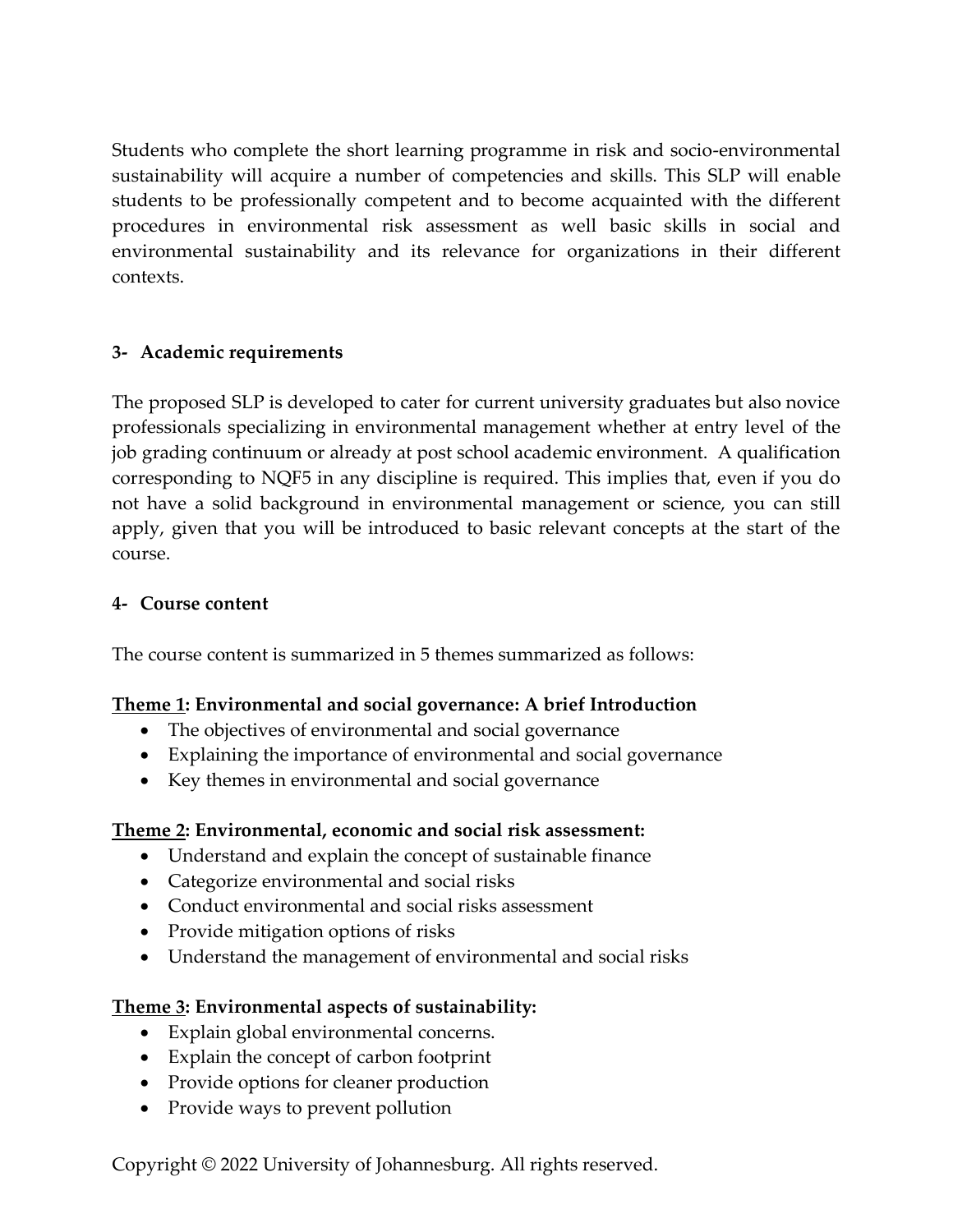• Contribute strategies to meeting SDGs 2030

#### **Theme 4: Social aspects of sustainability:**

- Explain the five dimensions of social sustainability
- Discuss the importance of social sustainability
- Recommend options towards achieving social sustainability within an organization

#### **Theme 5: Sustainability reporting:**

- Understand overview of reporting standards
- Understand material topics and boundaries
- Present and compile a sustainability report

#### **5- Mode of lectures and Fees**

Lectures will be delivered using online platforms (Zoom or Teams), given the ongoing covid-19 pandemic. As soon as the pandemic is over, students will have a choice to make between online and face-to-face sessions depending on which option suits each student best. If, for any reason, there is a need to switch from one mode to another, this will be communicated on time by lecturers to all students.

The fee for online sessions is R8,000 whereas that of face-to-face sessions is R10,000. The fee is payable in advance during registration (If a student discontinues a percentage of this fee can be refunded depending on the date of discontinuation). Please take note that if your employer is going to pay the fees, all arrangements for these payments must be made by the students themselves. If the employer pays the amount via a bank transfer, evidence of payment must be provided during the registration and the student number must be used as reference.

Please take notice of the fact that the university might charge a further administrative fee towards new students not previously enrolled at this university to account for the process of capturing personal data onto the computer system.

#### **6- Application**

The application form to enroll for the course is attached at the last page of this document. Before filling the application form, you need to get a UJ student number, and the online process to do so is explained below in the section: **Information to applicants**. Once the student number is generated online, use this number to fill the application form. Application documents must reach the course coordinator before or on **March 20th, 2022** for the first batch of students who will start the course on 2<sup>nd</sup> April and before or on May 15<sup>th</sup> 2022 for the second batch who will start on **June 4 th 2022**. Lectures will take place only on Saturdays for 5 Saturdays. Applications can be made by e-mail and must be accompanied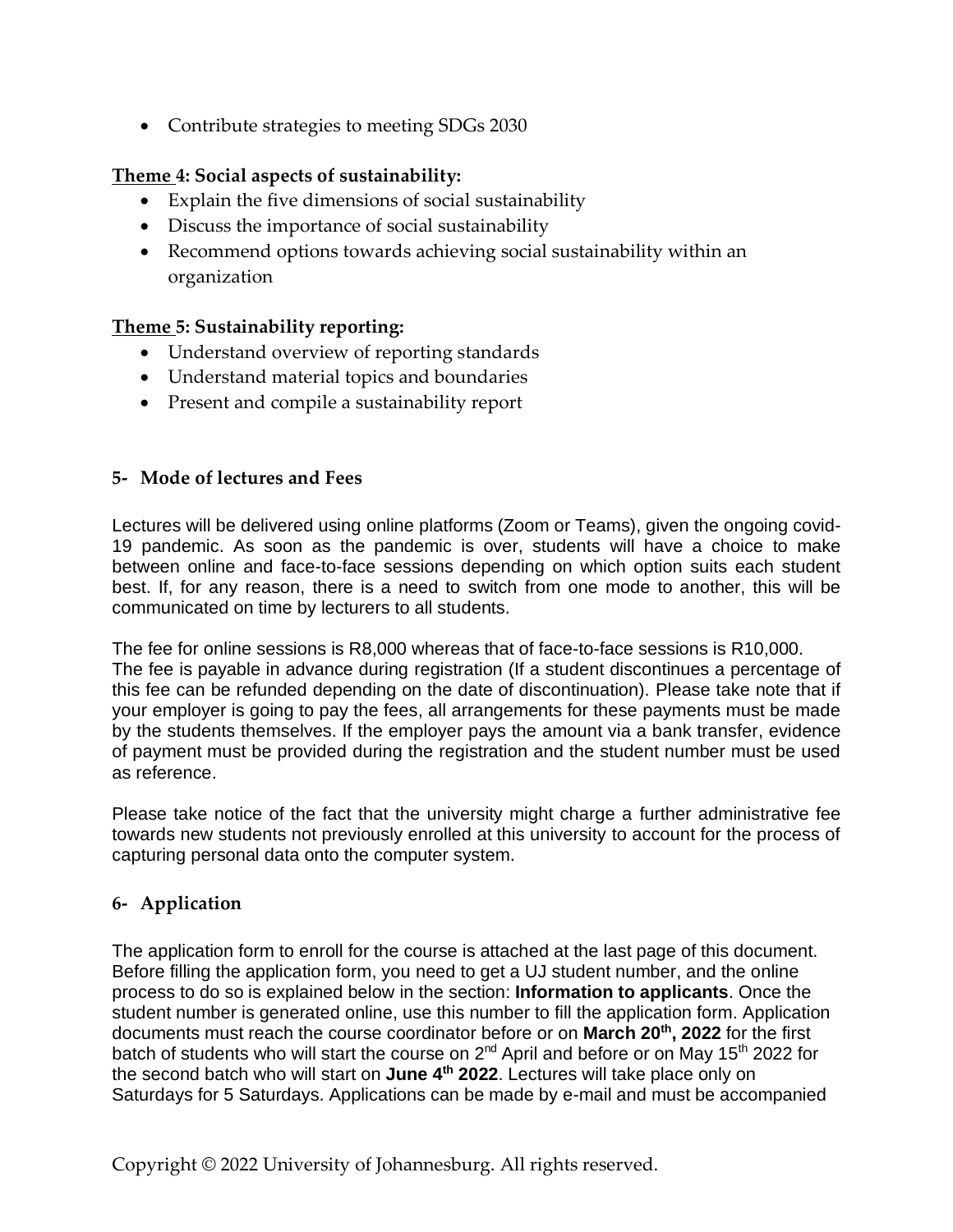by certified copies of previous academic records. You will then receive a notification on the success (or not) of your application.

To submit an application for enrolment to the course or for further information, contact:

Prof. Kowiyou Yessoufou Course coordinator Dept. of Geography, Environmental Management and Energy Studies University of Johannesburg P.O. Box 524 Auckland Park 2006 Tel. No. (011) 559-2434 E-mail: kowiyouy@uj.ac.za (preferably).

#### **7- Enrolment:**

Enrolment for accepted applicants takes place as follows: Department: Geography, Environmental Management and Energy Studies. Place: D2 LAB 344E Date: 10 March 2021 – 23 May 2021 Time: 9:00 – 12:30 The enrolment will be faster if you fill in an application form for study at the university and submit it in order to get a student number (students not previously studying at UJ).

#### **8- Information to Applicants**

For first-time (new) applicants use the link below: Wizard/Web Application: [https://registration.uj.ac.za/pls/prodi41/wuj012pkg.wuj012\\_startup](https://eur01.safelinks.protection.outlook.com/?url=https%3A%2F%2Fregistration.uj.ac.za%2Fpls%2Fprodi41%2Fwuj012pkg.wuj012_startup&data=04%7C01%7Ckowiyouy%40uj.ac.za%7C0a66cc9f29f04d6855e108d8c1cdfb69%7Cfa785acd36ef41bc8a9489841327e045%7C1%7C0%7C637472437748016354%7CUnknown%7CTWFpbGZsb3d8eyJWIjoiMC4wLjAwMDAiLCJQIjoiV2luMzIiLCJBTiI6Ik1haWwiLCJXVCI6Mn0%3D%7C1000&sdata=Gb0T6meuyH15fn2yjrow%2FU%2F2TtG8Zu9L2%2FeKDsf4tXI%3D&reserved=0)

And the RETURNING student web link is: [https://registration.uj.ac.za/pls/prodi41/w99pkg.mi\\_login](https://eur01.safelinks.protection.outlook.com/?url=https%3A%2F%2Fregistration.uj.ac.za%2Fpls%2Fprodi41%2Fw99pkg.mi_login&data=04%7C01%7Ckowiyouy%40uj.ac.za%7C0a66cc9f29f04d6855e108d8c1cdfb69%7Cfa785acd36ef41bc8a9489841327e045%7C1%7C0%7C637472437748016354%7CUnknown%7CTWFpbGZsb3d8eyJWIjoiMC4wLjAwMDAiLCJQIjoiV2luMzIiLCJBTiI6Ik1haWwiLCJXVCI6Mn0%3D%7C1000&sdata=WpVxOtwIPRVREusR8R1Qn7ob30uvjDXmDL6Wk0twwII%3D&reserved=0)

Returning students' viz. applicants would require their student numbers and PIN to apply using the link above. If they have forgotten their PINS, then they would have to call the UJ Call Centre on 011 559-4555 to update their biographical contact details e.g. email address and cell number.

For both application processes above the *token* (namely, **SCISLP**) must be typed in CAPS by applicants/students or else the qualification will not populate and the application will remain incomplete.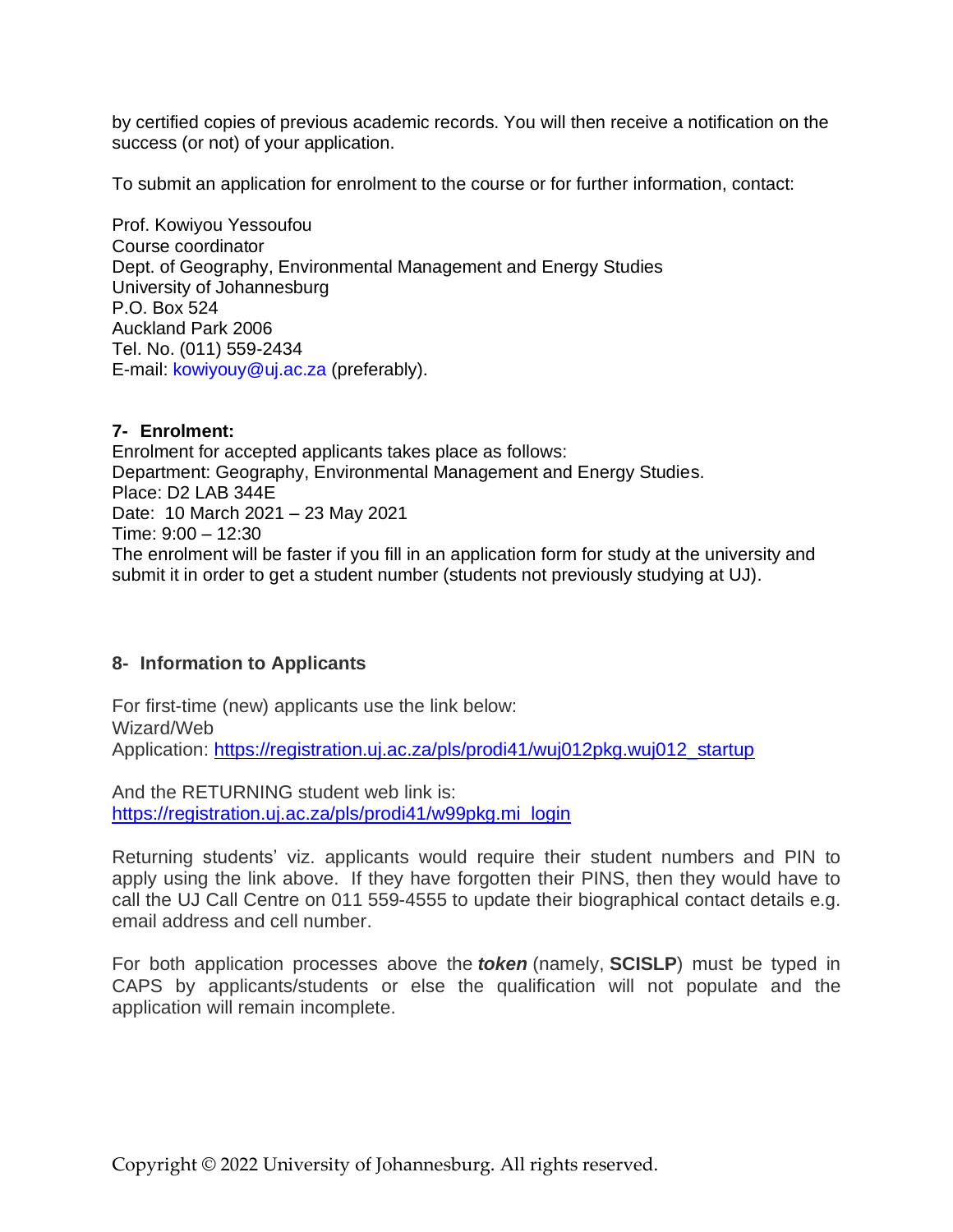Once the application is done and as per our guidelines all documents submitted via emailed must comply with the following:

- · Supporting documents must be certified.
- · When scanning, all documents must be scanned as separate attachments viz. NSC results separate, academic record and degree or diploma certificate etc.
- The scanned format to be used must be as a jpeg, gif, tiff file, which is much more user-friendly for our document management system.

Please follow the above guidelines and email your documents to *[ujappdocs@listsrv.uj.ac.za](mailto:ujappdocs@listsrv.uj.ac.za)* with *only* your student number in the subject line.